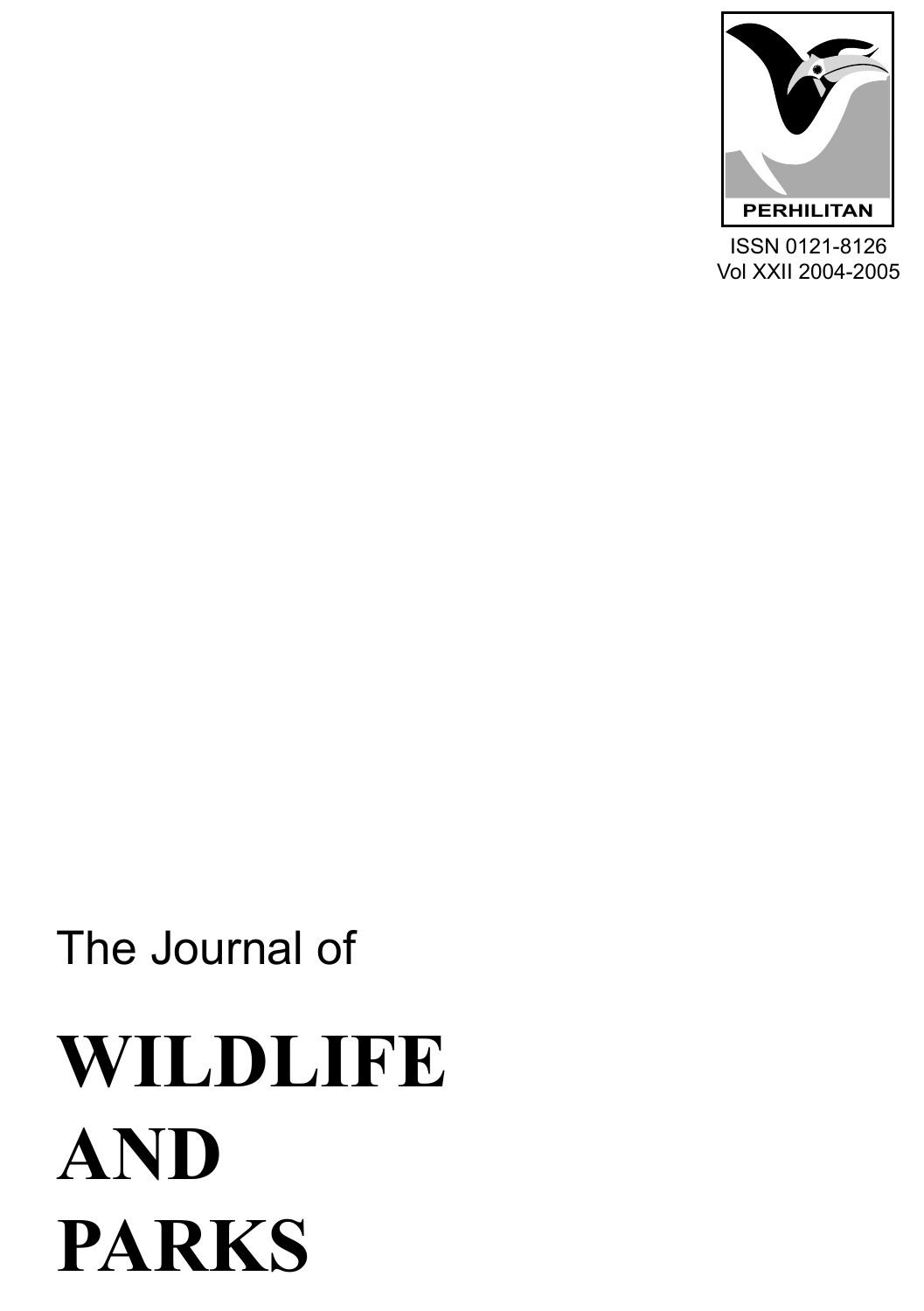### **JOURNAL OF WILDLIFE AND PARKS**

Published by Department of Wildlife and National Parks (DWNP) Peninsular Malaysia Printed by Percetakan Nasional Malaysia Berhad Printed June 2007

# **ADVISOR**

Abd. Rasid Samsudin Department of Wildlife and National Parks

#### **EDITOR-IN-CHIEF**

Sivananthan Ellagupilay Department of Wildlife and National Parks

**HONORARY EDITOR**

Lim Boo Liat

## **MANAGING EDITOR**

Juliana Senawi Institute for Biological Diversity Department of Wildlife and National Parks

## **EDITORIAL BOARD**

Kae Kawanishi

Norhayati Ahmad Universiti Kebangsaan Malaysia

Noor Azlin Yahya Forest Research Institute Malaysia

Editorial correspondence Manuscripts and editorial correspondence should be addressed to: Director General Department of Wildlife and National Parks KM 10, Jalan Cheras, 56100 Kuala Lumpur, Malaysia Tel.: 03-9075-2872 Fax: 03-9075-2873 E-mail: pakp@wildlife.gov.my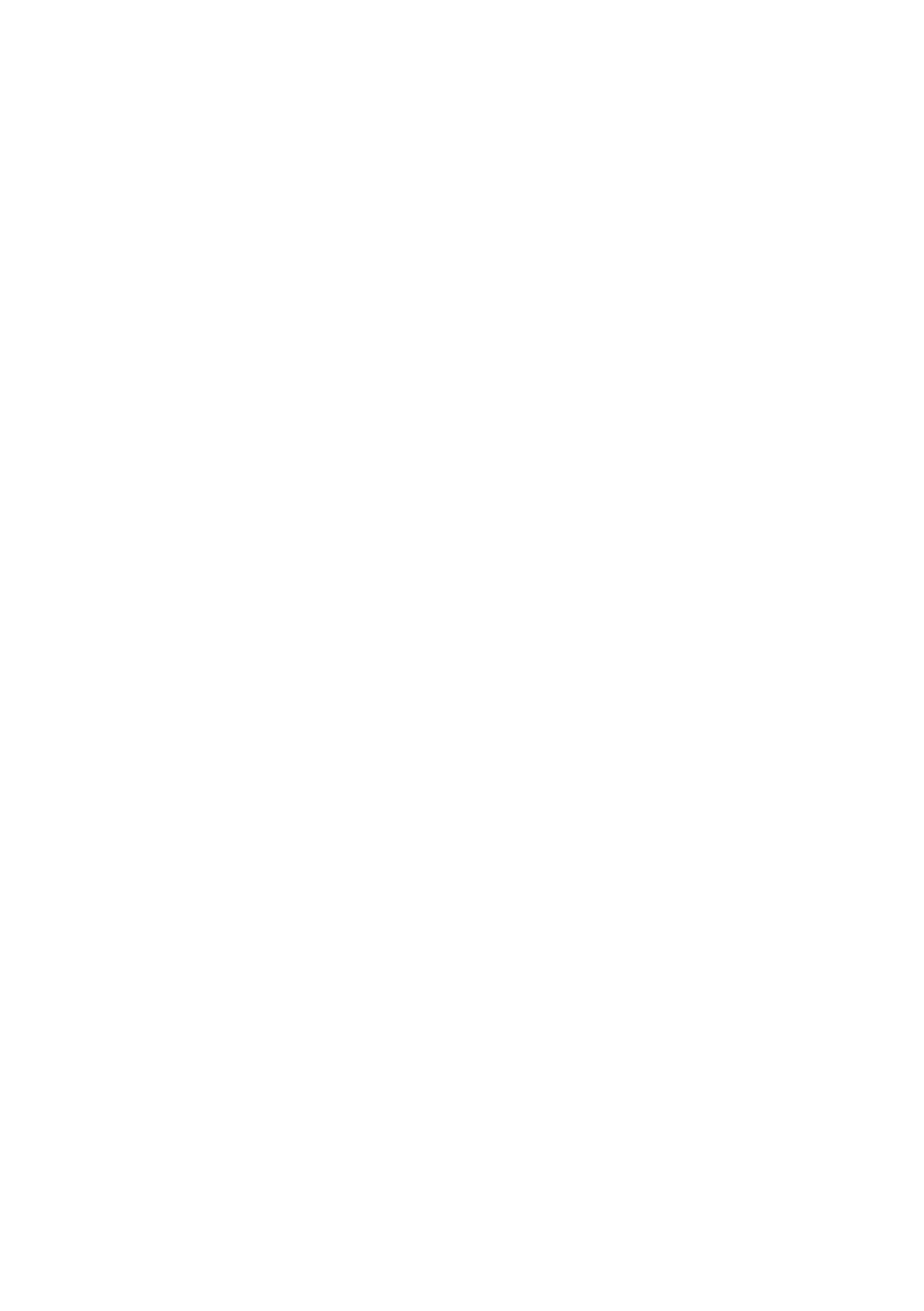**Journal of Wildlife and Parks Vol 22 (2004-2005) ISSN 0121-8126**

| <b>CONTENTS</b>                                                                                                                                                      | <b>PAGE</b> |
|----------------------------------------------------------------------------------------------------------------------------------------------------------------------|-------------|
| Lim Boo Liat & Tunku Nazim                                                                                                                                           |             |
| The Flat-headed Cat, <i>Prionailurus planiceps</i> (Vigors & Horsefield, 1827)<br>of Peninsular Malaysia. Distribution, Food Habits and Parasite Pattern             | $1 - 9$     |
| Norhayati, A., Saiful. A., Saharudin, I. & Shukor, M. N.                                                                                                             |             |
| Comparison of Small Mammal Communities Among Different Habitats<br>At Tangkak, Johor                                                                                 | $11 - 24$   |
| Salman Saaban & Shukor Md. Nor                                                                                                                                       |             |
| The Impact of Elephants (Elephas maximus) on Rainforest Vegetation at<br>Kuala Gandah Elephant Conservation Center, Pahang                                           | $25 - 42$   |
| Nor Zalipah Mohamed, Shahrul Anuar Mohd Sah & Nurul 'Ain Elias.                                                                                                      |             |
| Mark-recapture Study of Non-Volant Small Mammals at Pondok Tanjung<br>Forest Reserve, Perak                                                                          | $43 - 53$   |
| Juliana, S., Kingston, T., Norhayati, A. & Zubaid, A.                                                                                                                |             |
| Insectivorous Bats of Krau Wildlife Reserve                                                                                                                          | $55 - 60$   |
| Nurolhuda Nasir & Shukor Md Nor                                                                                                                                      |             |
| Activity Pattern of Small-Clawed Otters (Amblonyx cinereus) in Captivity<br>at Malacca Zoo                                                                           | $61 - 69$   |
| Ernie Muneerah Mohd Adhan, Nurazlina Ahmad, Ang Khai Chung,<br>Ahmad Ampeng, Zainal Zahari Zainuddin, Maklarin Lakim, Mahani<br>Mansor Clyde & Badrul Munir Md-Zain. |             |
| Polymerase Chain Reaction (PCR) Optimization for COII rRNA Gene<br>Fragment of Malaysian Leaf Monkeys                                                                | $71 - 76$   |
| <b>Badrul Munir Md-Zain &amp; Lee Chia Nee</b>                                                                                                                       |             |
| Daily Activity Budgets of Semi-Wild Bornean Orang Utans (Pongo                                                                                                       | $77 - 86$   |